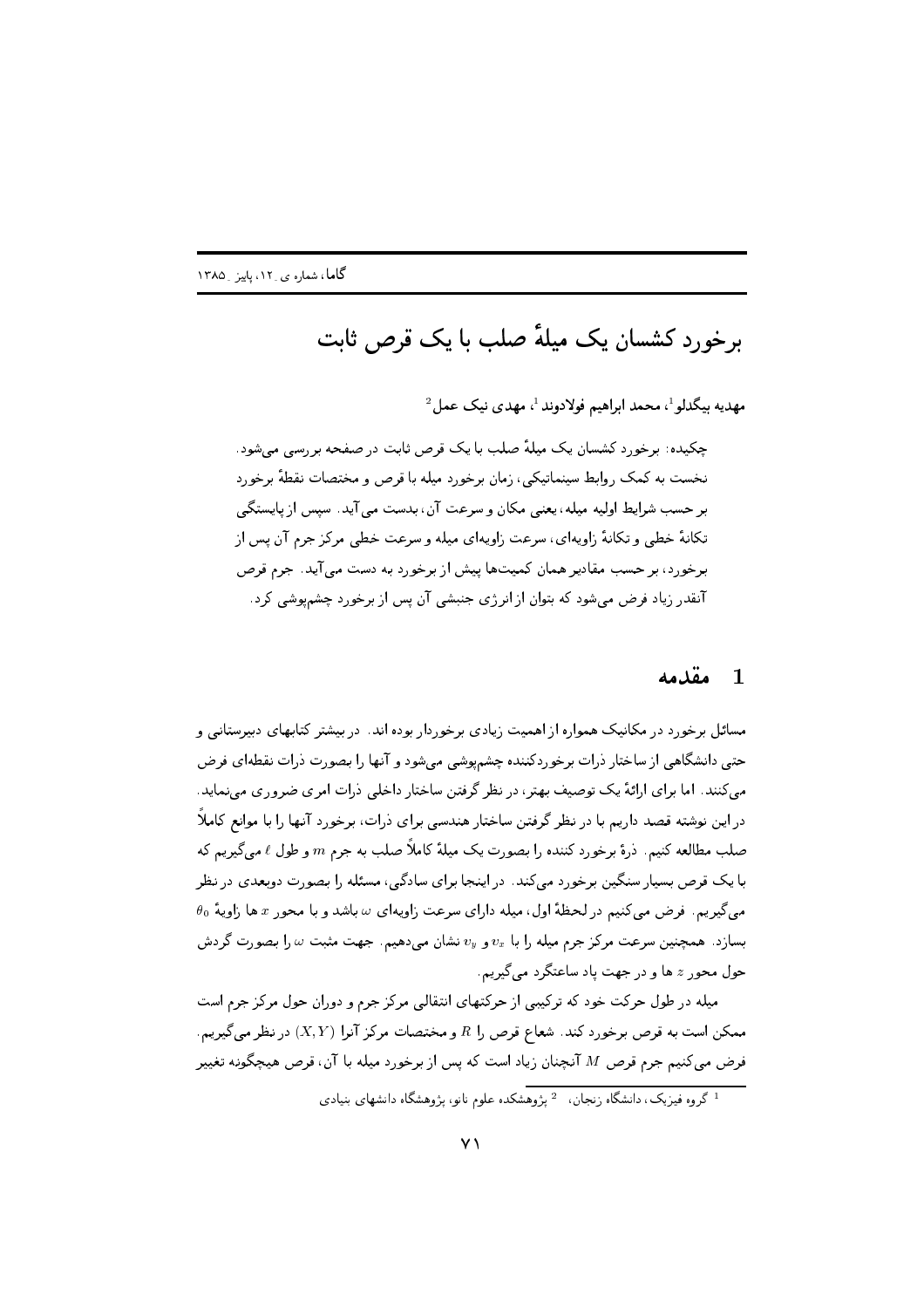

شکل ۱: شعاع قرص R است. مرکز قرص نقطهی  $(X,Y)$  است. وضعیّت نسببی میله و قرص به یکی از این سه شکل است. الف) امتداد میله قرص را قطع نمی کند. ب) امتداد میله بر قرص مماس است. پ) امتداد میله قرص را در دو نقطه قطع می کند.

مکان قابل ملاحظهای نداشته باشد. نخست باید ببینیم برخورد میله و قرص در چه زمانی رخ میدهد و سپس مختصات نقطهٔ برخورد را هم روی میله و هم روی محیط قرص بدست آوریم.

### سینماتیک برخورد میله با قرص  $\bf{2}$

در لحظهٔ t، امتداد میله با قرص سه حالت میتواند داشته باشد: الف) امتداد میله با قرص برخورد نکند (شکل ١–الف)، ب) امتداد میله بر قرص مماس باشد (شکل ١–ب)، ج) امتداد میله قرص را در دو . نقطهٔ  $\vec{r}_1^*$  و  $\vec{r}_2^*$  قطع کند ( شکل ۱ —ب)

میله در دو حالت میتواند با قرص بر خورد کند: یا سر میله با قرص بر خورد میکند، یا یکی از نقاط بدنهٔ میله (یعنی یکی از نقاط میانی) با قرص بر خورد میکند. این دو حالت در شکل ۲–الف و ٢–ب نشان داده شدهاند.

مختصات ابتدا و انتهای میله را با  $\vec{R}_A$  و  $\vec{R}_B$ ، و مختصات مرکز جرم میله را با  $\vec{R}_{\rm cm}$  نشان میدهیم. در لحظهٔ  $t$ خواهیم داشت:

$$
X_A(t) = X_{\rm cm}(t) + \frac{\ell}{2}\cos(\omega t + \theta_0), \qquad (1)
$$

$$
Y_A(t) = Y_{\rm cm}(t) + \frac{\ell}{2}\sin(\omega t + \theta_0),\tag{2}
$$

$$
X_B(t) = X_{\rm cm}(t) - \frac{\ell}{2}\cos(\omega t + \theta_0), \qquad (3)
$$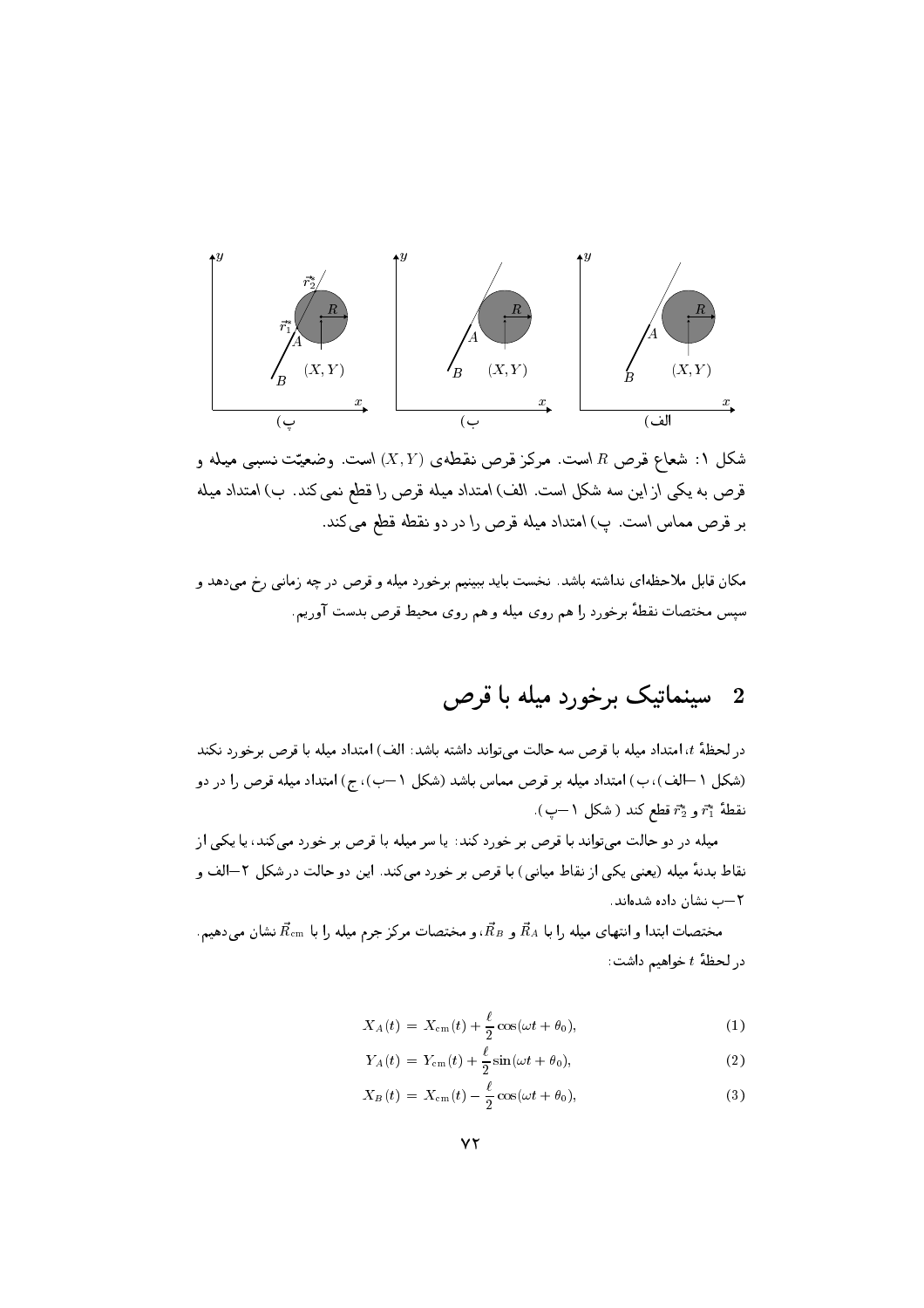

شکل ۲: در هنگام برخورد میله با قرص، ممکن است سر میله به قرص بخورد (الف)، پا نقطهای میانی از میله به قرص بخورد (ب). \*تم نقطهی تماس است.

$$
Y_B(t) = Y_{\rm cm}(t) - \frac{\ell}{2}\sin(\omega t + \theta_0). \tag{4}
$$

همچنین معادلهٔ خطی که در امتداد میله قرار دارد طبق رابطهٔ زیر بدست می آید:

$$
y - Y_A(t) = \frac{Y_B(t) - Y_A(t)}{X_B(t) - X_A(t)} (x - X_A(t)),
$$
\n(5)

که با جایگذاری از روابط بالا به صورت زیر ساده می شود:

$$
y - x \tan(\omega t + \theta_0) + X_{\rm cm}(t) \tan(\omega t + \theta_0) - Y_{\rm cm}(t) = 0.
$$
 (6)

اگر مختصات نقطهٔ برخورد میله با قرص را با پختم نشان دهیم، شرط لازم برای برخورد این است که فاصلهٔ  $\tau^*$  تا مرکز قرص برابر شعاع قرص، یعنی  $R$  باشد. پس داریم:

$$
(x^* - X)^2 + (y^* - Y)^2 = R^2.
$$
 (7)

از طرفی  $x^*$  و  $y^*$  باید در معادلهٔ خط میله نیز صدق کنند، یعنی

$$
y^* - x^* \tan(\omega t + \theta_0) + X_{\rm cm}(t) \tan(\omega t + \theta_0) - Y_{\rm cm}(t) = 0.
$$
 (8)

با جایگذاری  $y^*$  از این معادله در معادلهٔ (7) به معادلهٔ درجهٔ دوم زیر برای  $x^*$  میرسیم:  $\{X^2 + [Y_{\rm cm}(t) - X_{\rm cm}(t) \tan(\omega t + \theta_0)]^2 + Y^2 - 2Y[Y_{\rm cm}(t) - X_{\rm cm}(t) \tan(\omega t + \theta_0)] - R^2\}$ 

$$
-2 x^* \left\{ X + \tan(\omega t + \theta_0) \left[ X_{\rm cm}(t) \tan(\omega t + \theta_0) - Y_{\rm cm}(t) \right] + Y \tan(\omega t + \theta_0) \right\}
$$
  
+ 
$$
x^{*2} \left\{ 1 + \tan^2(\omega t + \theta_0) \right\} = 0
$$
 (9)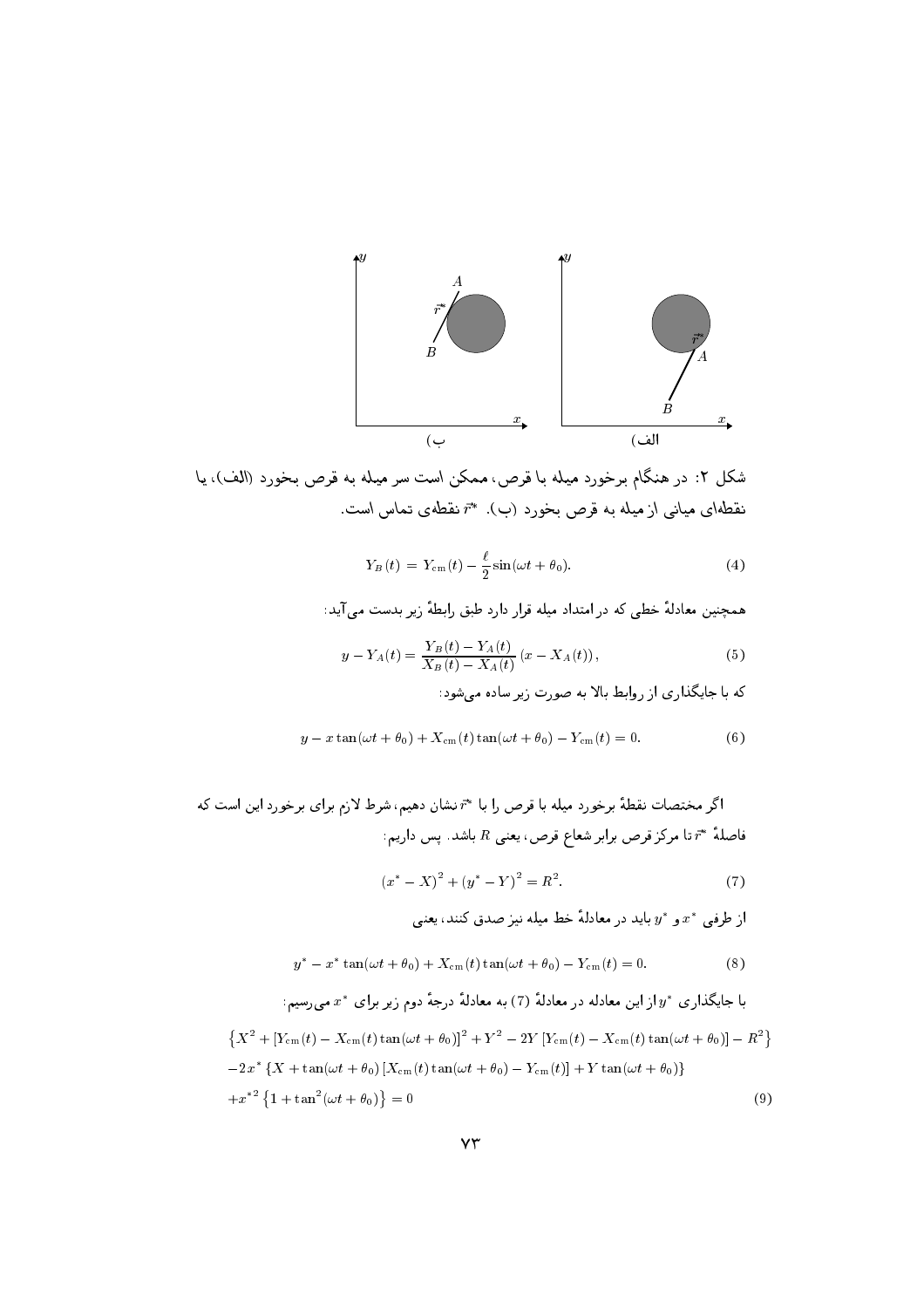که مبین آن هست:

$$
\Delta' = R^2 \left[ 1 + \tan^2(\omega t + \theta_0) \right] - \left[ (X - X_{\rm cm}) \tan(\omega t + \theta_0) - (Y - Y_{\rm cm}) \right]^2. \tag{10}
$$

در این جا

$$
X_{\rm cm}(t) = X_{\rm cm}(0) + v_x t, \qquad Y_{\rm cm}(t) = Y_{\rm cm}(0) + v_y t. \tag{11}
$$

معادلهٔ (9) بسته به آنکه مبین آن منفی، صفر یا مثبت باشد دارای صفر، یک و یا دو ریشه خواهد بود. در حالت مبین صفر، یک ریشهٔ مضاعف خواهیم داشت که آنرا با \*x نشان میدهیم. هنگامی که دو  $\vec{r}^* = (x^*, y^*)$ ریشه داشته باشیم نقاط برخورد امتداد میله با محیط قرص دو نقطهٔ  $\vec{r}^* = (x^*, y^*)$  و هستند. برخورد از پهلو هنگامی رخ میدهد که دو شرط زیر همزمان بر قرار باشند:

> الف) مبين معادلةً (9) صفر شود (يا يعيارت ديگر راستاي مبله بر قرص مماس باشد.) ب) فاصلهٔ نقطهٔ برخورد  $(x^*,y^*)$  تا مرکز جرم میله کمتر از  $\frac{\ell}{2}$  باشد.

الف) مبين معادلةً (9) مثبت باشد (كه راستاي ميله قرص را در دو نقطه قطع كند).

ب) كمترين فاصلهٔ نقاط قطع از مركز جرم ميله دقيقاً برابر ع<sup>2</sup> باشد.

چون نمی دانیم برخورد از سر خواهد بود یا از پهلو، بنا بر این زمانهای هر یک از چنین بر خوردهائی را پیدا میکنیم. زمان واقعی برخورد، کوچکترین این زمانها خواهد بود. برای یافتن زمان برخورد از پهلو، مبين معادلة (9) را برابر صفر قرار مى دهيم. بخاطر غير خطى بودن اين معادله، تعداد ريشههاى آن بيش از یک است. این ریشهها را بترتیب افزایشی با  $t_1^*$  و  $t_2^*$  و ... نشان می دهیم  $t_2^*$  ,  $t_3^* < t_2^* < t_3^*$ .

به ازای هر ریشه \*،، مختصات نقطهٔ برخورد را که از معادلهٔ (9) بدست می آید با \*، نشان میدهیم. اگر فاصلهٔ \*آ از مرکز جرم میله کمتر از ﴾ باشد، آن وقت کوچکترین \*t را بعنوان نخستین زمان برخورد از پهلو در نظر میگیریم و آن را با  $t_{A}^{*}$  نشان میدهیم. سپس کوچکترین زمان برخورد از سر را نیز بدست می آوریم. این زمان را با  $t_B^*$ نشان میدهیم و مقدار آن از حل معادلهٔ زیر به دست می آید.

$$
d(\vec{r}^*(t), \vec{R}_{cm}(t)) = \frac{\ell}{2}.
$$
 (12)

منظور از ( $d(\vec{r}^*(t),\vec{R}_{\rm cm}(t))$  عبارتست از کمترین فاصله نقاط برخورد امتداد میله با قرص از مرکز جرم ميله .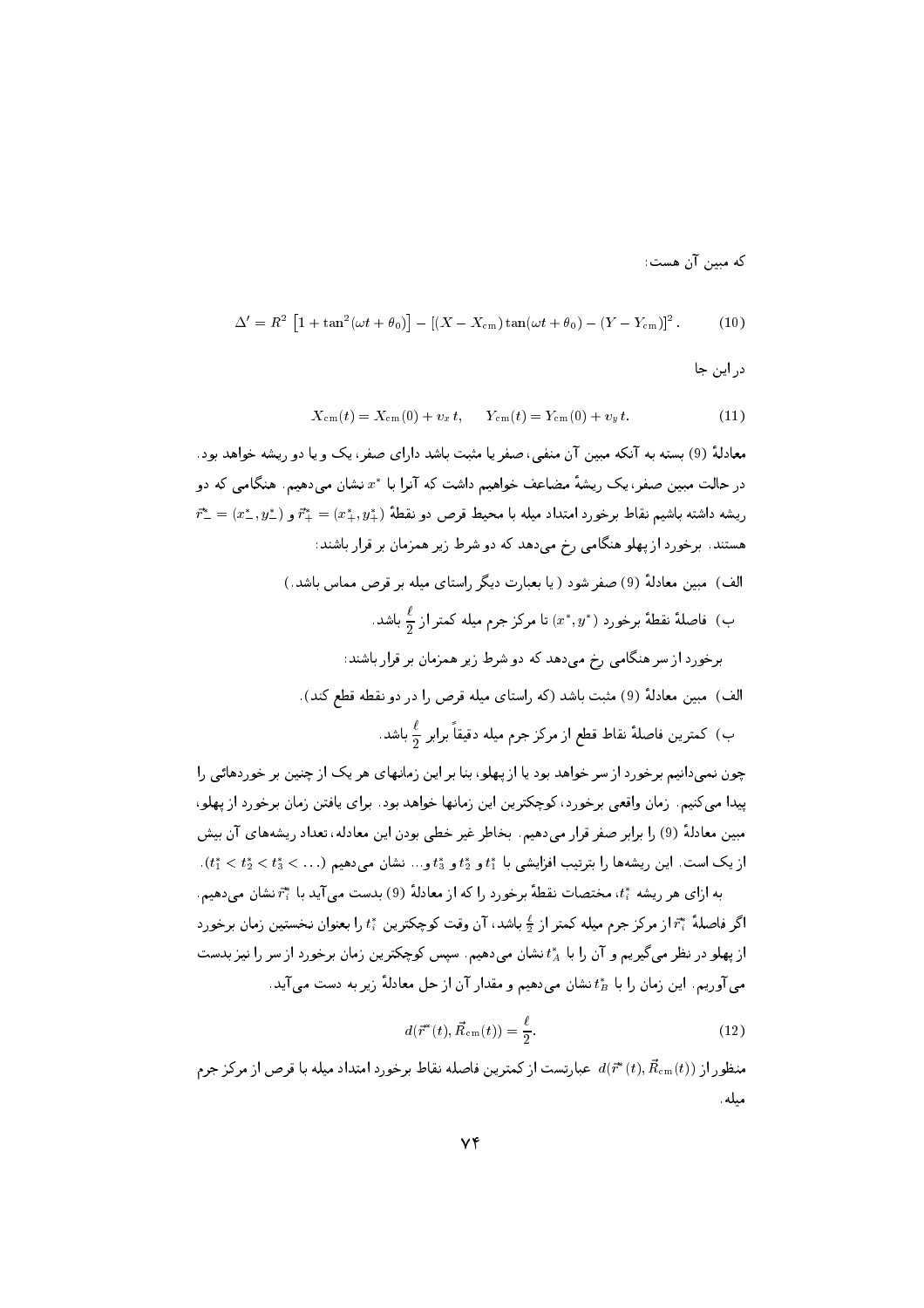

شکل ۳: cm مرکز جرم میله است. دستگاه /x′y , استگرد است. نیرویی که میله به قرص وارد می کند در امتداد محور  $x'$  است.  $r$  فاصلهی مرکزجرم میله از مرکز قرص است.

$$
d(\vec{r}^*(t), \vec{R}_{cm}(t)) = \min \left\{ d(\vec{r}^*(t), \ \vec{R}_{cm}(t)), \ d(\vec{r}^*(t), \ \vec{R}_{cm}(t)) \right\},\tag{13}
$$

که در آن منظور از  $d(\vec{r}_{\pm}^{\ast}(t),\vec{R}_{\rm cm}(t))$  فاصلهٔ نقاط قطع از مرکز جرم میله در لحظه  $t$  است. زمان اصلی برخورد بعني  $t^*$  كمينهً  $t^*$  و  $t^*$  خواهد بود.

$$
t^* = \min \{ t_A^*, \, t_B^* \} \,. \tag{14}
$$

ما یافتن \*t، براچتی می توان مختصات نقطهٔ برخورد یعنی \*تررا از روی معادلهای (8) و (9) بیدا کرد .

#### ديناميک برخورد ميله با قرص 3

اینک که مختصات نقطهٔ برخورد میله با قرص را پیدا کردیم، به خود مسئله برخورد می پردازیم. هدف پیدا کردن سرعت مرکز جرم میله و سرعت زاویهای دوران میله حول محور عمود بر مرکز جرم پس از برخورد است. سرعت خطی مرکز جرم میله پیش و پس از برخورد را به ترتیب با  $\vec{v}$  و "ة نشان میدهیم. همچنین سرعت زاویهای میله را، پیش و پس از برخورد با  $\omega$  و ' $\omega$  نشان میدهیم. وقتی میله و قرص برخورد میکنند نیرو در امتداد خط واصل بین مرکز قرص و نقطهٔ برخورد (یعنی راستای ′≈ در شکل ٣) اعمال می شود . بنا بر این مؤلفهٔ سرعت موازی با این راستا تغییر می کند و مؤلفهٔ سرعت در امتداد عمود بر این راستا ثابت میماند. سرعت میله را به عنوان یک بردار میتوان به صورت جمع مؤلفههای موازی و عمود بر راستای اعمال نیروی برخوردی نوشت.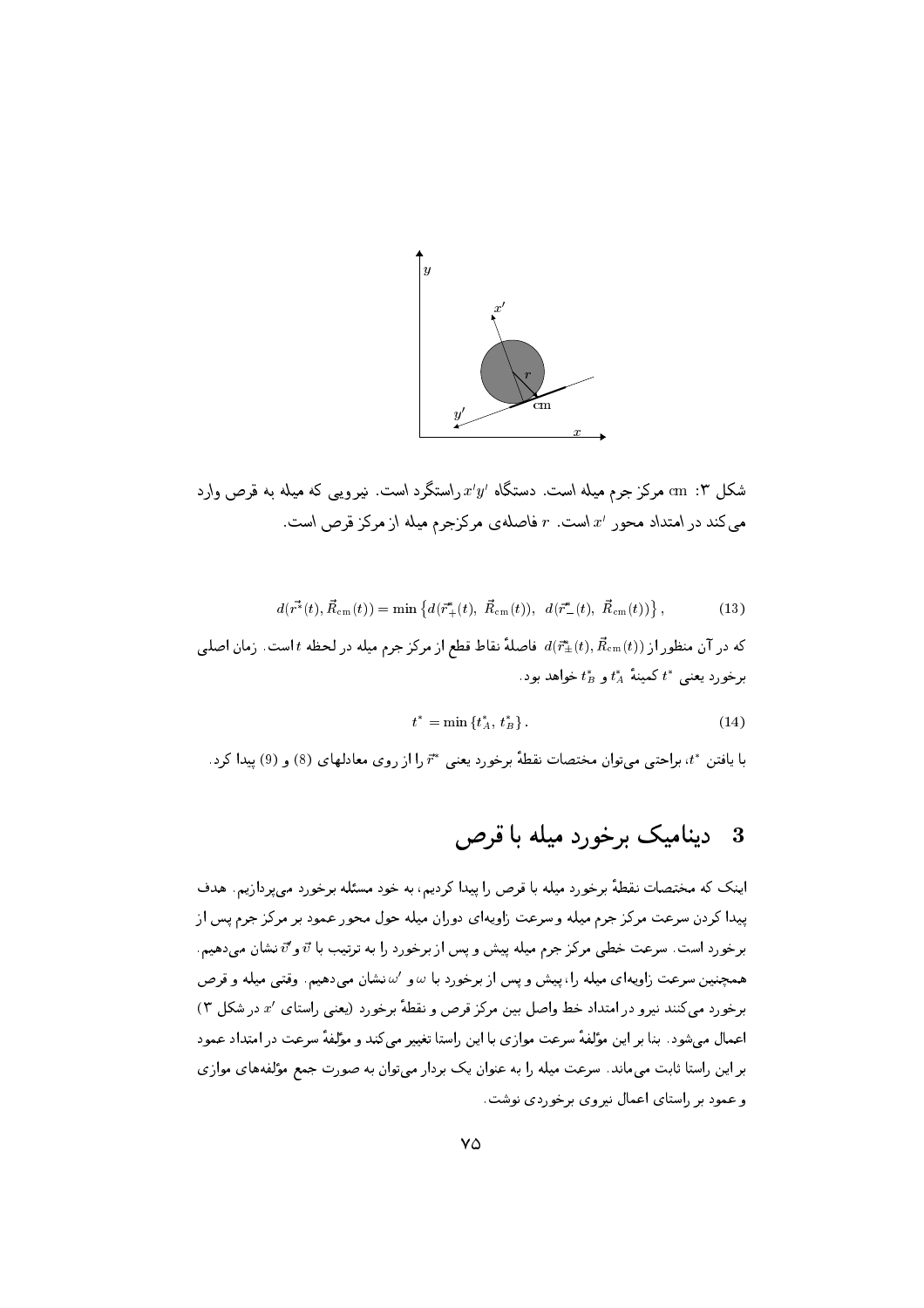$$
\vec{v} = v_{\parallel}\hat{x}' + v_{\perp}\hat{y}' \tag{15}
$$

$$
\vec{v'} = v'_{\parallel} \hat{x}' + v'_{\perp} \hat{y}' \tag{16}
$$

مطابق آنچه گفته شد رابطهٔ  $v_\perp=v_\perp$  برقرار است. همان طور که در شکل (۳) نشان داده شده  $\hat x$  در راستای پادموازی با جهت اعمال نیرو بر میله، و در جهت خط واصل نقطهٔ تماس با مرکز قرص است؛ و .  $\hat{x}' \times \hat{y}' = \hat{k}$  در راستای عمود بر آن چنان انتخاب میشود تا دستگاه راستگرد باشد یعنی  $\hat{y}'$ اصل پایستگی انرژی با توجه به چشمپوشی کردن از جمله  $MV'^2$  که با فرض بسیار سنگین بودن قرص معقول بنظر می رسد بصورت زیر در می آید.

$$
\frac{1}{2}I\omega^2 + \frac{1}{2}mv^2 = \frac{1}{2}I\omega'^2 + \frac{1}{2}mv'^2.
$$
 (17)

. با توجه به این که  $v_+^2 + v_+^2 = v_+^2 + v_+^2 = v_+^2 + v_+^2$  , ابطه بالا بصورت زیر ساده می شود.

$$
\frac{1}{2}I\omega^2 + \frac{1}{2}mv_{\parallel}^2 = \frac{1}{2}I\omega'^2 + \frac{1}{2}mv_{\parallel}'^2.
$$
 (18)

یایستگی تکانهٔ خطی را نیز در دستگاه  $x'-y'$  می نویسیم.

$$
m\vec{v} = M\vec{V'} + m\vec{v'},\tag{19}
$$

که در آن منظور از $\vec{V}$  سرعت مرکز جرم قرص پس از برخورد است. پیش از برخورد  $\vec{V}=0$  فرض شده است .

$$
m(v_{\|}\hat{x}' + v_{\perp}\hat{y}') = M(v_{\|}'\hat{x}' + V_{\perp}'\hat{y}') + m(v_{\|}'\hat{x}' + v_{\perp}'\hat{y}') . \tag{20}
$$

از برابری مؤلفهها روابط زیر بدست می آیند.

$$
MV'_{\perp} = 0 \qquad \rightarrow \qquad V'_{\perp} = 0, \tag{21}
$$

$$
mv_{\parallel} = MV_{\parallel}^{\prime} + mv_{\parallel}^{\prime}.
$$
\n
$$
(22)
$$

اینک پایستگی تکانهٔ زاویه ای را نسبت به محور عمود بر صفحهٔ  $xy$  و گذرنده از مرکز جرم قرص مىنويسيم.

$$
\left(m\vec{r} \times \vec{v}\right)_z + I\omega = \left(m\vec{r} \times \vec{v}'\right)_z + I\omega',\tag{23}
$$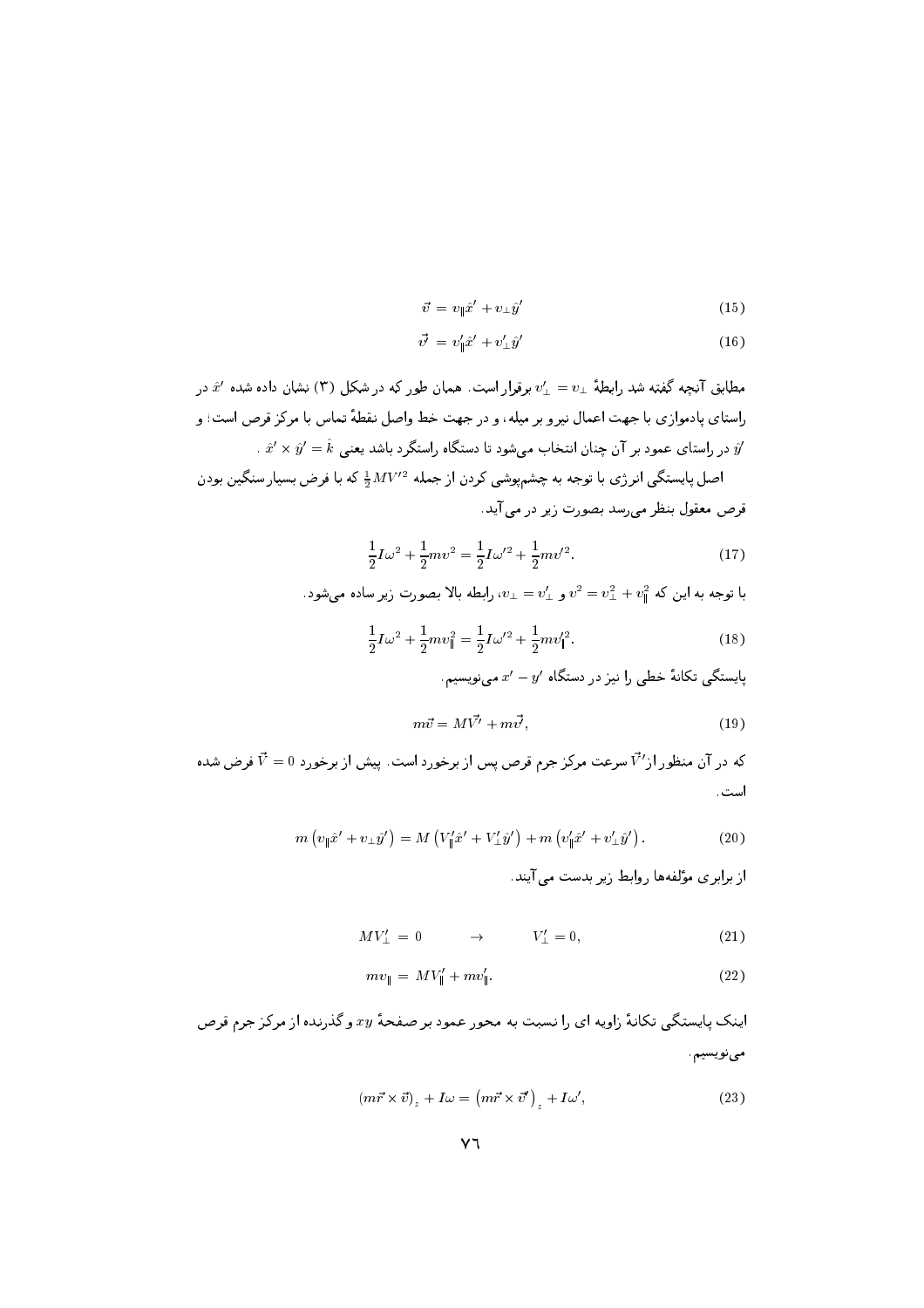$$
m\left[\left(r_{\parallel}\hat{x}'+r_{\perp}\hat{y}'\right) \times \left(v_{\parallel}\hat{x}'+v_{\perp}\hat{y}'\right)\right]_{z} + I\omega = m\left[\left(r_{\parallel}\hat{x}'+r_{\perp}\hat{y}'\right) \times \left(v_{\parallel}'\hat{x}'+v_{\perp}\hat{y}'\right)\right]_{z} + I\omega',
$$

$$
m\left(r_{\parallel}v_{\perp} - r_{\perp}v_{\parallel}\right) + I\omega = m\left(r_{\parallel}v_{\perp} - r_{\perp}v'_{\parallel}\right) + I\omega',
$$

$$
I\omega - mr_{\perp}v_{\parallel} = I\omega' - mr_{\perp}v'_{\parallel}.
$$
 (24)

از معادلات (18) و (24) مجهولات اصلي يعني  $v_{\parallel}'$  و ' $w$  را پيدا مي كنيم. از معادله (24) داريم:

$$
I\omega' = I\omega + mr_{\perp} (v_{\parallel}' - v_{\parallel})
$$
  
\n
$$
\omega' = \omega + \frac{mr_{\perp}}{I} (v_{\parallel}' - v_{\parallel}).
$$
\n(25)

این معادله را در معادلهٔ (18) جایگذاری میکنیم تا معادلهٔ درجهٔ دو زیر برای  $v_{\parallel}'$  بدست آید.

$$
v_{\parallel}^{\prime 2} \left( 1 + \frac{mr_{\perp}^2}{I} \right) + v_{\parallel}^{\prime} \left( 2\omega r_{\perp} - \frac{2mr_{\perp}^2 v_{\parallel}}{I} \right) + \frac{mr_{\perp}^2 v_{\parallel}^2}{I} - v_{\parallel}^2 - 2\omega r_{\perp} v_{\parallel} = 0. \tag{26}
$$

جوابهای این معادله عبارتند از:

$$
v_{\parallel}^{\prime(1)} = v_{\parallel}, \tag{27}
$$

$$
v_{\parallel}^{\prime(2)} = \frac{\frac{mr_{\perp}^2 v_{\parallel}}{I} - 2\omega r_{\perp} - v_{\parallel}}{1 + \frac{mr_{\perp}^2}{I}}.
$$
 (28)

از ميان ايندو جواب دومي قابل قبول است.

$$
v'_{\parallel} = \frac{v_{\parallel} \left(\frac{mr_{\perp}^2}{I} - 1\right) - 2\omega r_{\perp}}{1 + \frac{mr_{\perp}^2}{I}}.
$$
\n(29)

با جایگذاری این جواب در (25) خواهیم داشت:

$$
\omega' = \omega - \frac{2mr_{\perp}(v_{\parallel} + \omega r_{\perp})}{I + mr_{\perp}^2}.
$$
\n(30)

اینک هر دو مؤلفهٔ موازی و عمود "r و نیز 'u را بر حسب کمیات پیش از برخورد پیدا کردیم، ولی در دستگاه مختصات لحظهای  $x'y'$  که در شکل (۳) نشان داده شده است. در واقع باید بتوانیم  $\vec{v}$  و ' $\omega$  را در دستگاه ساکن  $xy$  بنویسیم

چون مسئله دو بعدی است مقدار ′۷ در دستگاه  $xy$  تفاوتی با مقدارش در دستگاه ′ $x'y'$  ندارد. در مورد بردار  $\vec{v}'$ ، با توجه به نحوهٔ تبدیل بردارها داریم: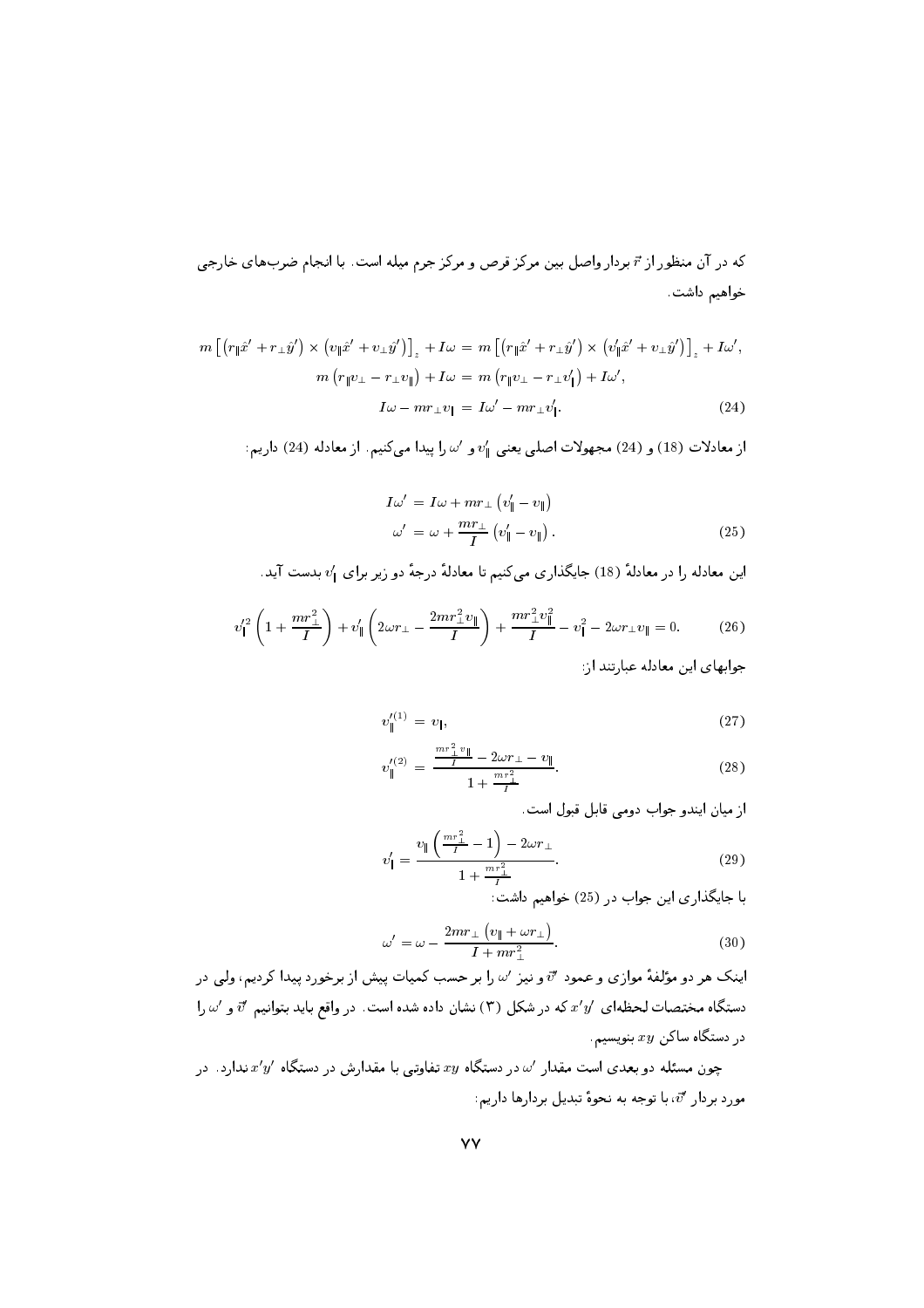$$
\vec{v'} = \begin{pmatrix} v'_{\parallel} \\ v'_{\perp} \end{pmatrix} = R(\theta) \begin{pmatrix} v'_{x} \\ v'_{y} \end{pmatrix}, \tag{31}
$$

که در آن  $R(\theta)$  ماتریس دوران بین دستگاه دوران یافته  $x'y'$  و دستگاه ساکن  $xy$  است.

$$
R(\theta) = \begin{pmatrix} \cos \theta & \sin \theta \\ -\sin \theta & \cos \theta \end{pmatrix}.
$$
 (32)

با توجه به شکل (۳) داریم:

$$
\sin \theta = \frac{Y - y^*}{R}, \qquad \cos \theta = \frac{X - x^*}{R}.
$$
 (33)

بنا بر این مؤلفههای دکارتی سرعت مرکز جرم در دستگاه ساکن  $xy$  پس از برخورد عبارت خواهند بود از

$$
\begin{pmatrix} v'_x \\ v'_y \end{pmatrix} = R^{-1}(\theta) \begin{pmatrix} v'_\parallel \\ v'_\perp \end{pmatrix} = R(-\theta) \begin{pmatrix} v'_\parallel \\ v'_\perp \end{pmatrix} = \begin{pmatrix} \cos \theta & -\sin \theta \\ \sin \theta & \cos \theta \end{pmatrix} \begin{pmatrix} v'_\parallel \\ v'_\perp \end{pmatrix}.
$$
 (34)

با جایگذاری  $v'_\parallel$  از رابطهٔ (29) و با توجه به  $v_\perp=v_\perp$  خواهیم داشت:

$$
v_x' = \left(\frac{X - x^*}{R}\right) \frac{v_{\parallel} \left(\frac{mr_{\perp}^2}{I} - 1\right) - 2\omega r_{\perp}}{1 + \frac{mr_{\perp}^2}{I}} - \frac{Y - y^*}{R} v_{\perp},\tag{35}
$$

$$
v'_{y} = \left(\frac{Y - y^{*}}{R}\right) \frac{v_{\parallel} \left(\frac{mr_{\perp}^{2}}{I} - 1\right) - 2\omega r_{\perp}}{1 + \frac{mr_{\perp}^{2}}{I}} + \frac{X - x^{*}}{R} v_{\perp}.
$$
 (36)

تنها چیزی که باقی میماند اینست که  $r_\perp$  و  $v_\parallel$  در طرفهای دوم این دو معادله را بر حسب کمیات پیش از برخورد در دستگاه ساکن  $xy$  بنویسیم. با توجه به تبدیل بردارها داریم:

$$
\vec{v} = \begin{pmatrix} v_{\parallel} \\ v_{\perp} \end{pmatrix} = \begin{pmatrix} \cos \theta & \sin \theta \\ -\sin \theta & \cos \theta \end{pmatrix} \begin{pmatrix} v_x \\ v_y \end{pmatrix}, \tag{37}
$$

که بر طبق آن خواهیم داشت:

$$
v_{\parallel} = \frac{X - x^*}{R} v_x + \frac{Y - y^*}{R} v_y. \tag{38}
$$

با توجه به روابط  $r_{\perp} = \vec{r} \cdot \hat{y}' = r = \vec{R}_{\rm cm} - \vec{R}_{\rm disk} - \vec{R}_{\rm disk}$  ، اینک  $r_{\perp} = r$  را برحسب کمیات پیش از برخورد حساب میکنیم. خواهیم داشت:

$$
r_{\perp} = \frac{(X - x^*)(Y_{\rm cm} - Y)}{R} - \frac{(Y - y^*)(X_{\rm cm} - X)}{R}
$$

$$
= \frac{1}{R}[Y_{\rm cm}X - X_{\rm cm}Y + x^*Y - y^*X + X_{\rm cm}y^* - Y_{\rm cm}x^*]
$$
(39)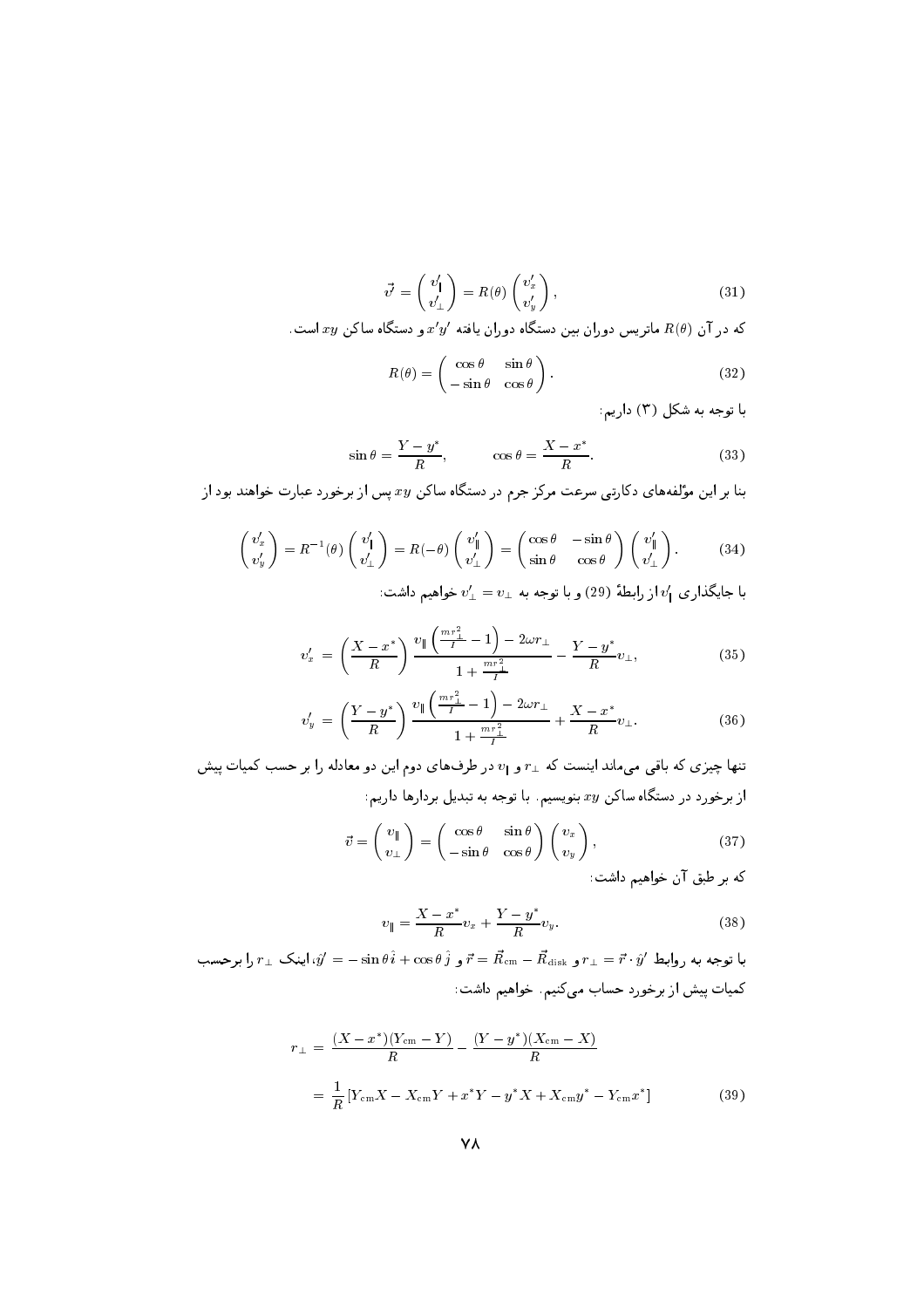توجه داریم که در رابطهٔ بالا  $X_{\rm cm}$  و  $Y_{\rm cm}$  باید در لحظهٔ برخورد یعنی در  $t^*$  حساب شوند.

$$
X_{\rm cm} = X_{\rm cm}(t^*) = X_{\rm cm}(0) + t^* v_x \tag{40}
$$

$$
Y_{\rm cm} = Y_{\rm cm}(t^*) = Y_{\rm cm}(0) + t^* v_y \tag{41}
$$

با جایگذاری ته و ۷۱ از روابط (38) و (39)، در روابط (30)، (35) و (36) سرعت زاویهای میله و نیز سرعت خطی مرکز جرم آن بر حسب کمیات پیش از برخورد بدست می آیند. در پایان میخواهیم کمی هم راجع به گسترهٔ اعتبار نتایج بدست آمده بحث کنیم. پیش فرض ما در

تمامی محاسبات این بود که جرم قرص بسیار زیاد است. در اینجا میخواهیم این فرض را بصورت کمّی بيان كنيم. در واقع در نتيجهٔ اين فرض، ما از انرژي جنبشي قرص پس از برخورد چشم پوشي كرديم (رابطة 17 را ببينيد). يعني در واقع فرض ما اين بوده است كه

$$
\frac{1}{2}MV'^2 \ll \frac{1}{2}mv^2 + \frac{1}{2}I\omega^2.
$$
 (42)

اگر M را بسیار بزرگ بگیریم در آنصورت رابطهٔ (21) که میگوید V' = 0، باید به صورت تصحیح شود. مقدار تصحیحشده بسیار کوچک خواهد بود بنا بر این سهم  $mv_\perp - mv'_\perp = MV'_\perp$ عمدهٔ انرژی جنبشی قرص در جملهٔ  $\frac{1}{2}MV_1^{'2}$  است. پس با تقریب خوبی شرط اعتبار نتایج بصورت زیر در می آید:

$$
\frac{1}{2}MV_{\parallel}^{'2} \ll \frac{1}{2}mv^2 + \frac{1}{2}I\omega^2.
$$
\n(43)

حال با جایگذاری  $V_{\parallel}'$  از رابطهٔ (22) خواهیم داشت:

$$
V_{\parallel}^{'2} = \left(\frac{m(v_{\parallel} - v_{\parallel}')}{M}\right)^2 \ll \frac{2}{M} \left(\frac{1}{2}mv^2 + \frac{1}{2}I\omega^2\right),\tag{44}
$$

که بصورت زیر در می آید:

$$
\left|v_{\parallel} - v_{\parallel}'\right| \ll \frac{\sqrt{M\left(I\omega^2 + mv^2\right)}}{m}.\tag{45}
$$

از طرفي طبق رابطة (29) خواهيم داشت:

$$
|v_{\parallel}' - v_{\parallel}| = \frac{2|v_{\parallel} + \omega r_{\perp}|}{1 + \frac{mr_{\perp}^2}{I}}.
$$
 (46)

كه با جايگذاري در رابطهٔ (45)، شرط اعتبار نتايج بصورت زير در مي آيد: